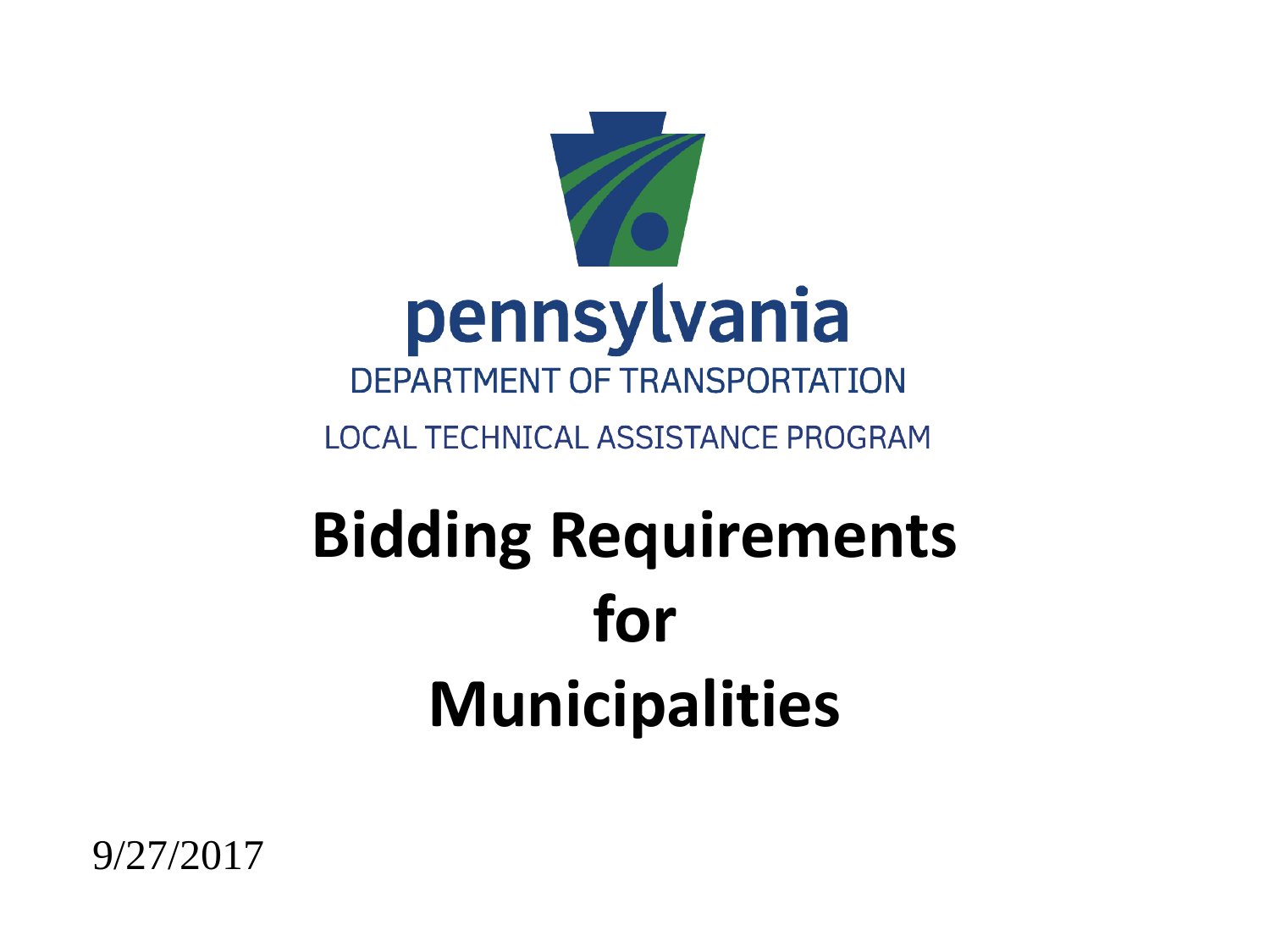Presenter: Jason A. Snyder, PE, F.ASCE Date: 09/27/2017

#### Location: 2017 Dirt, Gravel, and Low-Volume Road Annual Maintenance Workshop

Sayre, Pennsylvania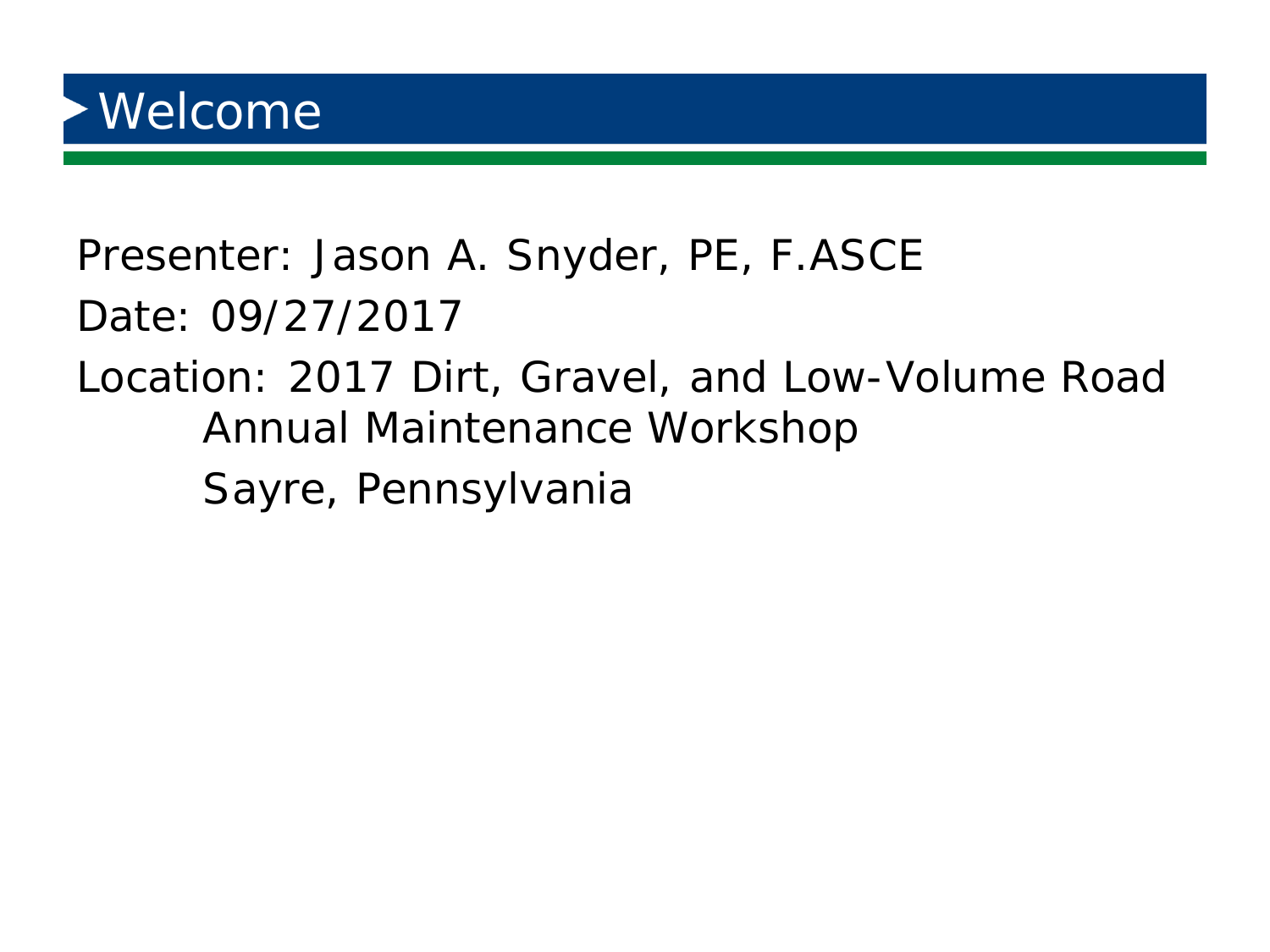## LTAP

## Local Technical Assistance Program

- Types of Services - Training
	- Open classes
	- Road shows
	- Technical **Support Services** 
		- On-site
		- Phone



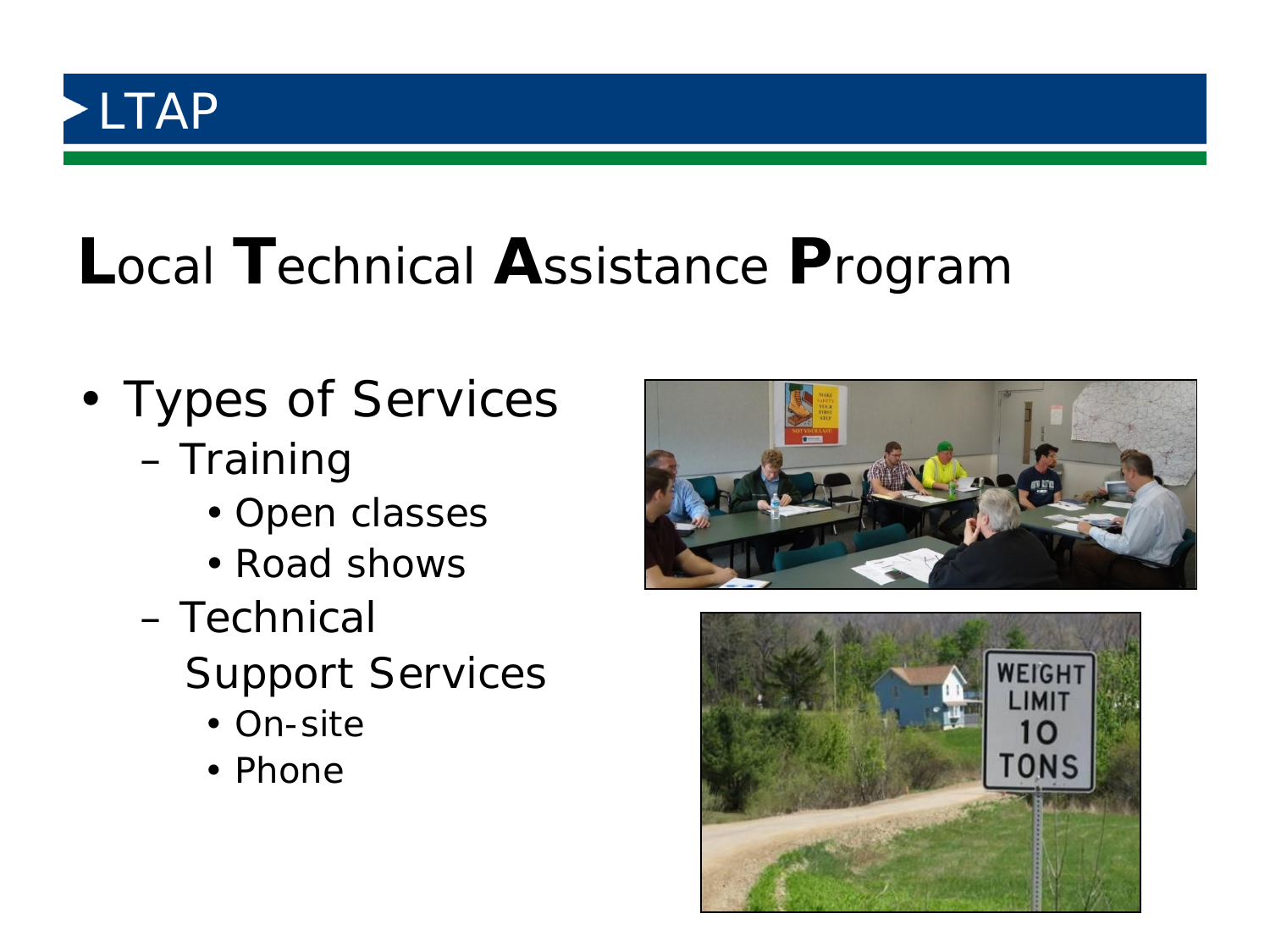#### www.ltap.state.pa.us



pennsylvania DEPARTMENT OF TRANSPORTATION LOCAL TECHNICAL ASSISTANCE PROGRAM

> <del>A</del> Home **LTAP Tools** Sign In  $\sim$

> > **LTN LLD**

#### **Local Technical Assistance Program**

The Pennsylvania Local Technical Assistance Program(LTAP) was created to share transportation knowledge, improve road maintenance and safety skills, and put research and new technology into practice at the municipal level. Sign up today

**STAGE** 

**LTAP Programs** 

versoli Ran

**Upcoming Courses**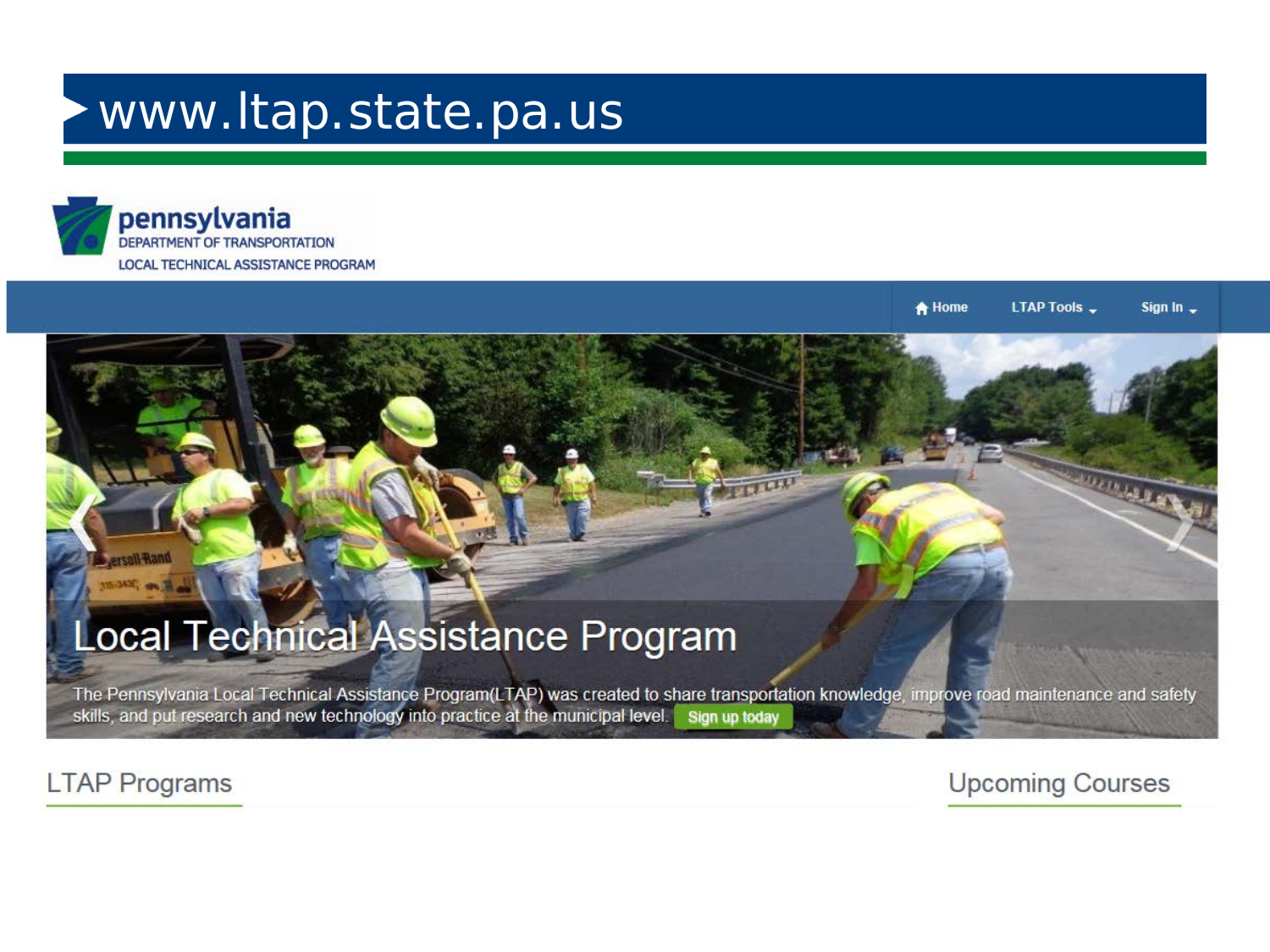## LTAP



#### **Pennsylvania Records Lowest Number of Traffic Deaths Ever**

began in 1928.

from  $32,040$ 

Accidents on local

roads also dropped

crashes with 201

fatalities in 2012

to 31,567 crashes

with 183 fatalities

.<br>said Secretary of

The number of highway deaths on Pennsylvania roads tumbled to a record low last year when 1,208 were recorded, the lowest number since recordkeeping

Transportation Barry J. Schoch. "However, our

in many types of crashes, significant decreases

were noted in unbuckled, speeding, and single-

fatalities dropped from 503 in 2012 to 425 in

vehicle, run-off-the-road related deaths. Unbuckled

using common sense on our roads."

efforts cannot reach their potential if drivers refuse

to do their part by observing traffic laws and always

Although the number of highway deaths dropped

#### **Safer Local Roads, Too**

Crashes on local roads in Pennsylvania dropped last vear. going from 32,040 in 2012 to 31,567 in 2013. This included 176 fatal crashes with 183 fatalities in 2013 down from 192 fatal crashes with 201 fatalities the prior year. Major-injury crashes also dropped from 724 with 800 major injuries in 2012 to 600 with 689 major injuries last year.



#### ALSO IN THIS ISSUE

Safer Trail Crossings... Transportation News Briefs....5 **STIC Spotlight Advisory Member Profile Upcoming Workshops.. Refore & After Build a Better Mousetrap** Winner

2013. Speeding-related fatalities decreased from 262 in 2012 to 193 last year. Likewise, deaths attributed to single-vehicle, run-off-the-road crashes declined to 566 in 2013, down from 648 the previous year.

Another area where significant decreases in fatalities were noted involved crashes with a drinking driver. Deaths caused by drunk drivers decreased from 377 in 2012 to 342 last year, the lowest number since 1997 when this data collection beyan

While decreases in highway deaths are to be applauded, unfortunately Pennsylvania also experienced an increase in fatalities caused by certain types of crashes, including those involving distracted drivers and in head-on or oppositedirection sideswipe crashes.

In 2013, 64 fatalities from crashes were attributed to distracted drivers, up from 57 in 2012. In addition, deaths in head-on or oppositedirection sideswipe crashes increased to 178, a 20 percent increase from 148 in 2012. Fatalities in crashes involving drivers ages 75 and older also increased, going from 126 in 2012 to 142 last year.

Over the last five years, PennDOT has invested \$50 million for safety improvements at approximately 4,000 locations. These improvements include low-cost safety measures such as the addition of centerline and edge-line rumble strips.

PennDOT also invests about \$20 million annually in state and federal funds for safety education and enforcement efforts statewide. Safety tips can be found at PennDOT's highway safety information website, www.JustDrivePA.com.

400 North Street, 6th Floor . Harrisburg, PA 17120 . 1-800-FOR-LTAP . FAX 717-783-9152 . www.ltap.state.pa.us



#### **INSPECTION AND ASSESSMENT OF LOCALLY OWNED BRIDGES**

by Ronald J. Ladyka, PE and Benjamin T. Wigton, EIT

Prior to the collapse of the Silver Bridge between Point Pleasant, W.Va., and Gallipolis, Ohio, in December 1967, a comprehensive, nationwide database on the number, type, location, and condition of the nation's bridges did not exist. The collapse, which killed 46 people, generated national concern about bridge safety and prompted legislation that mandated the National Bridge Inspection Standards and the creation of the National Bridge Inventory.

This tech sheet, the second in a three-part series on locally owned bridges, will review inspection and assessment of bridges.

#### **National Bridge Inventory and Inspection**

The Federal Highway Administration (FHWA) is required to maintain a complete inventory



of all bridges on public highways. A bridge is defined as a vehicle-carrying structure that has a total span greater than 20 feet measured along the centerline of the highway. One major function of the National Bridge Inventory (NBI) is to maintain data related to the location, type and geometry, features intersected, responsible owner, age, material type, and design-load capacity for each bridge.

Another major purpose of the NBI is to maintain condition or bridge inspection data, which describes the condition and capacity of the major components of each bridge. The NBIS requires all bridges on public roadways to be inspected by qualified inspectors on a two-year cycle. Inventory information is verified or updated, and the inspectors rate the condition of the bridge elements on a scale from 0 (closed or failed condition) through 9 (new or excellent condition). Information is provided every year by each state department

of transportation (DOT), which enables FHWA to update the NBI database. Database users can assess the status of bridges on a state-by-state basis or on a national level.

The National Bridge Inspection Standards (NBIS) regulate the inspection of all publicly owned bridges greater than 20 feet in length on public roadways. According to PennDOT's website (March 2016), 2,141 of the 6,487 locally owned bridges in Pennsylvania, or 33 percent of the total, are structurally deficient. Pennsylvania administers the federal National Bridge Inspection Standards, as they pertain to bridges within the commonwealth, through the use of its own Bridge Management System (BMS2). PennDOT employees or private consultants who are certified bridge safety inspectors (CBSI) inspect and manage the inventory and inspection information by using BMS2.

Although bridges less than 20 feet in length are not required to be inspected and inventoried by federal requirements, these bridges should be inspected using the same inspection criteria. Exclusion from the federal program does not release bridge owners from safety and liability issues or from the bridge owners' responsibility to the traveling public. For example, PennDOT inspects 10,000



Harrisburg, PA 17120 1-800-FOR-LTAP . FAX (717) 783-9152 www.ltap.state.pa.us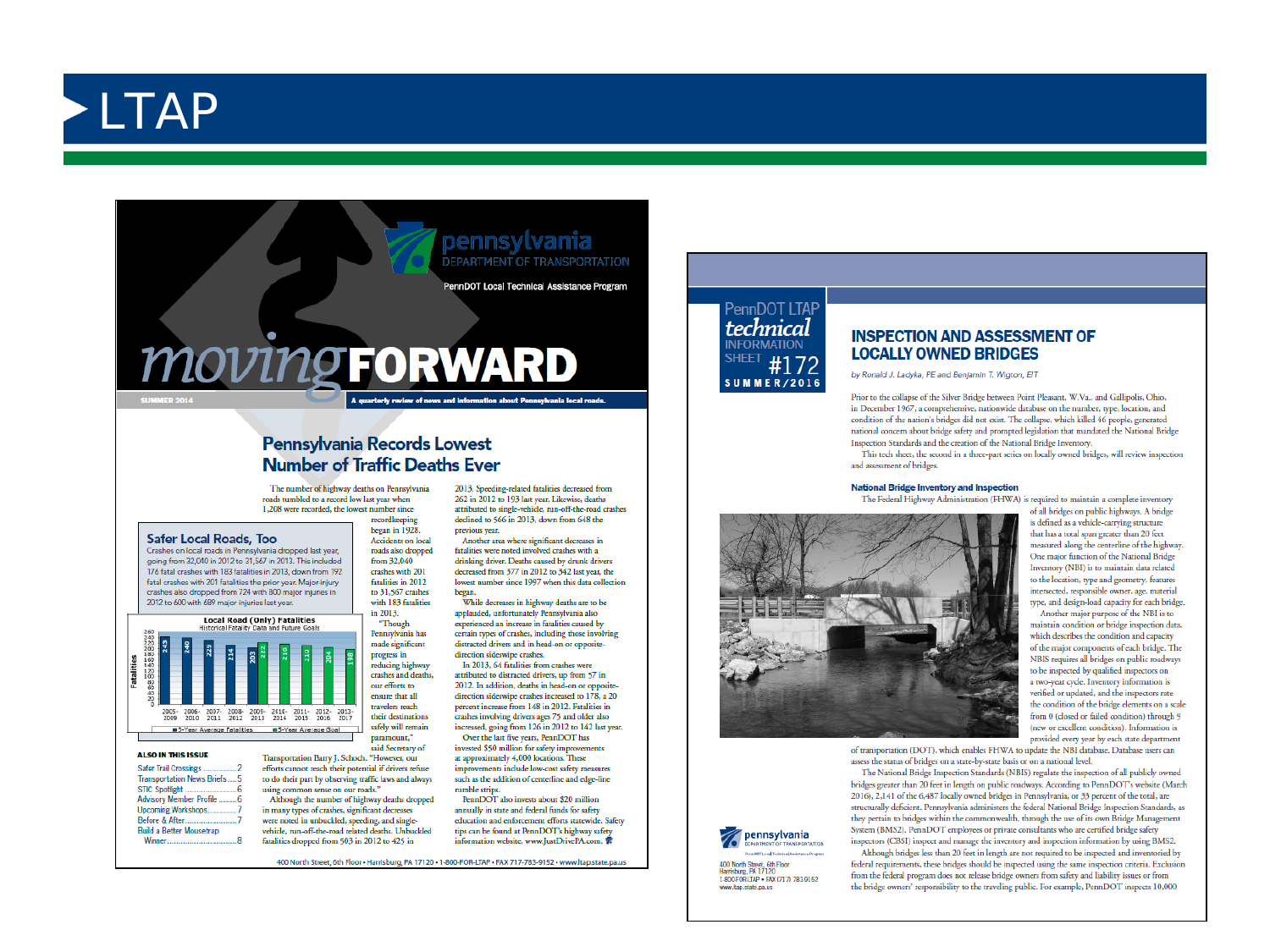#### **Beginning on January 1, 2017, the bidding thresholds for municipalities will be as follows:**

- Purchases and contracts below \$10,700 require no formal bidding or written/telephonic quotations.
- Purchases and contracts between \$10,700 and \$19,700 require three written/telephonic quotations.
- Purchases in excess of \$19,700 require competitive bidding.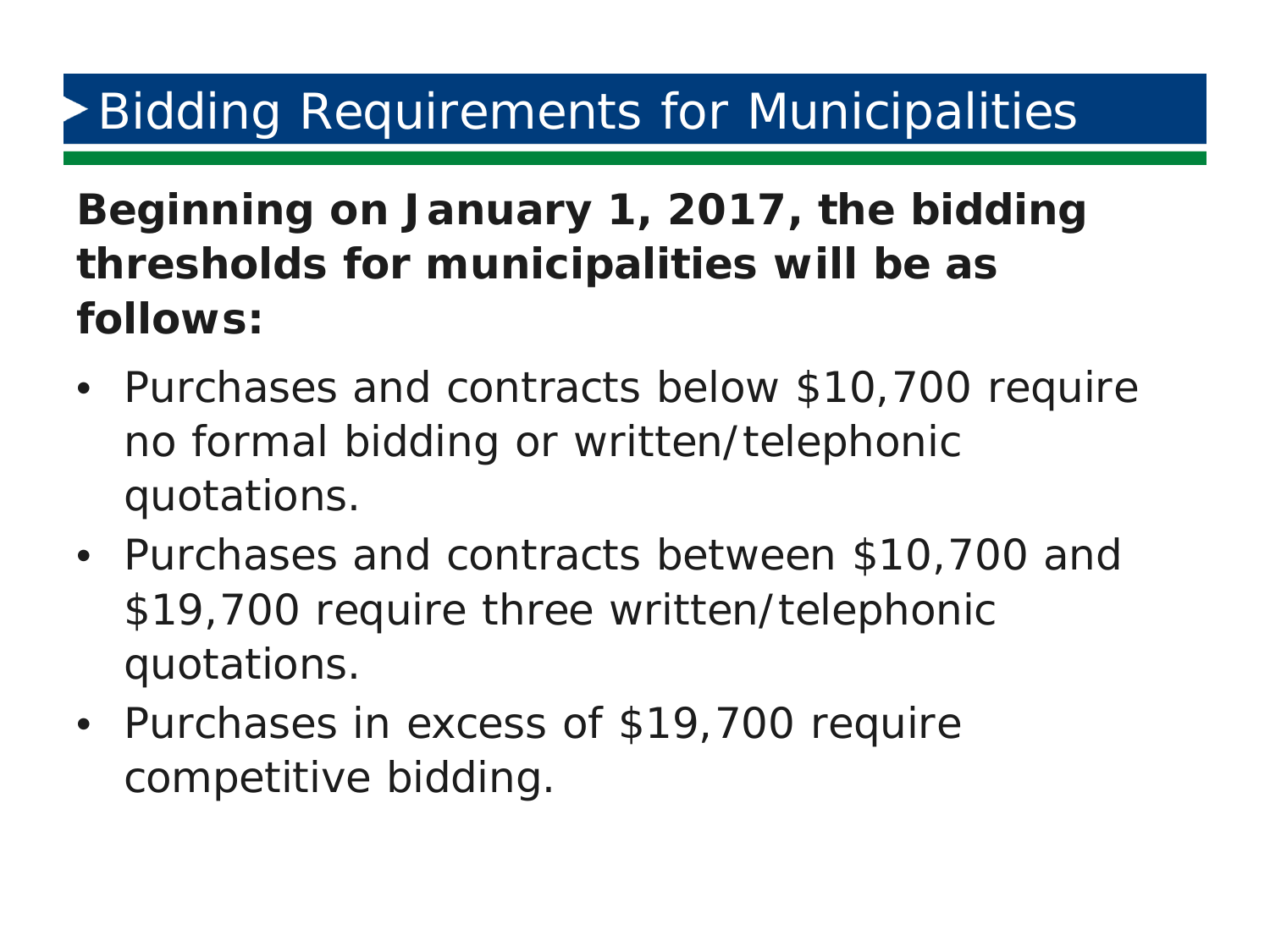Municipalities cannot make purchases on a piecemeal basis (either a series of purchases over time or a number of simultaneous purchases) to avoid the competitive bidding threshold when, "in the exercise of reasonable discretion and prudence," those purchases could be made as a single purchase.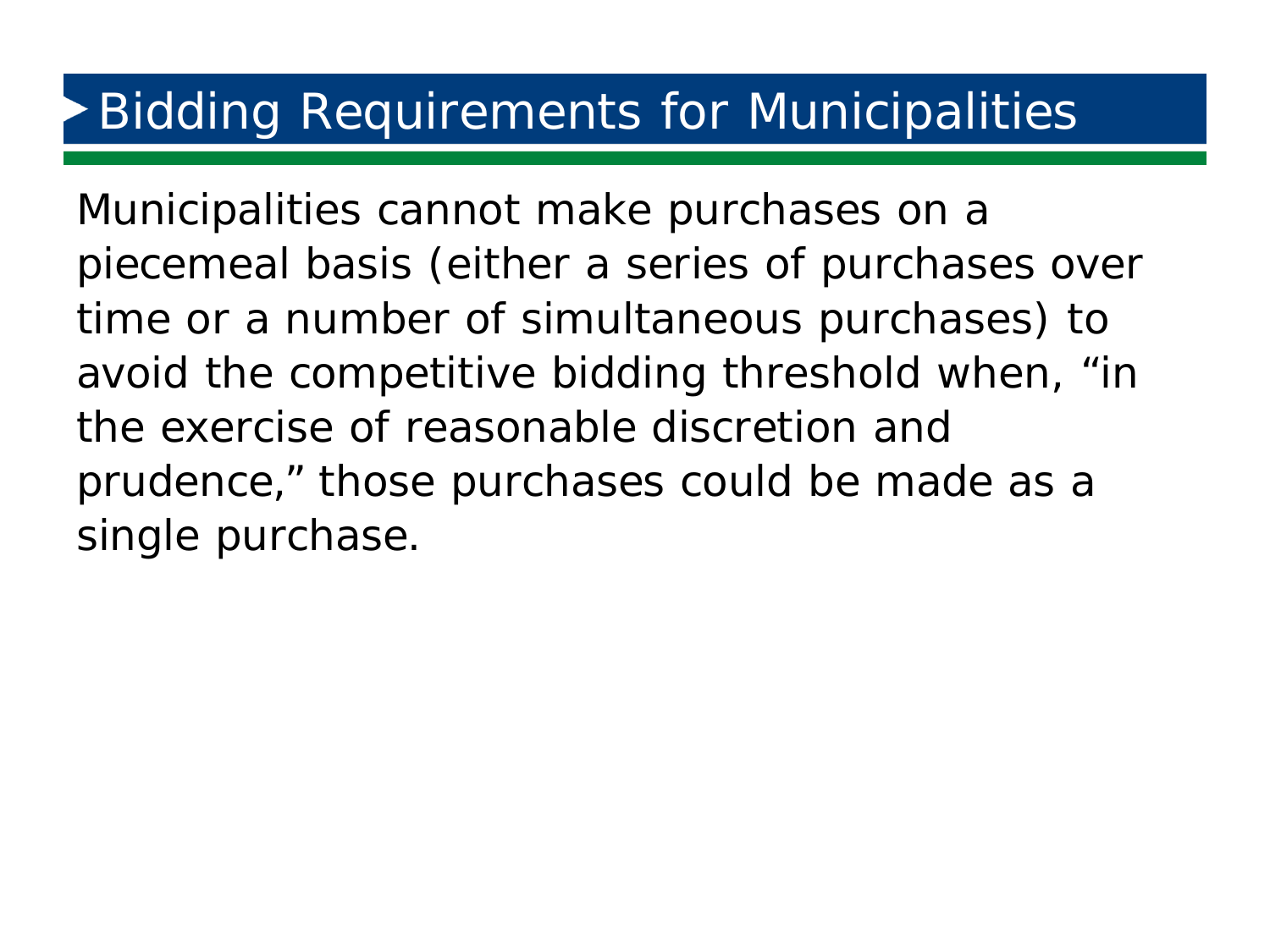Failure to engage in competitive bidding by county, city, borough, and township officials may be subject to a surcharge, which can be 10 percent of the full amount of the contract or purchase. Evasion of competitive bidding requirements is also considered a misdemeanor of the third degree for which imprisonment is a possible penalty.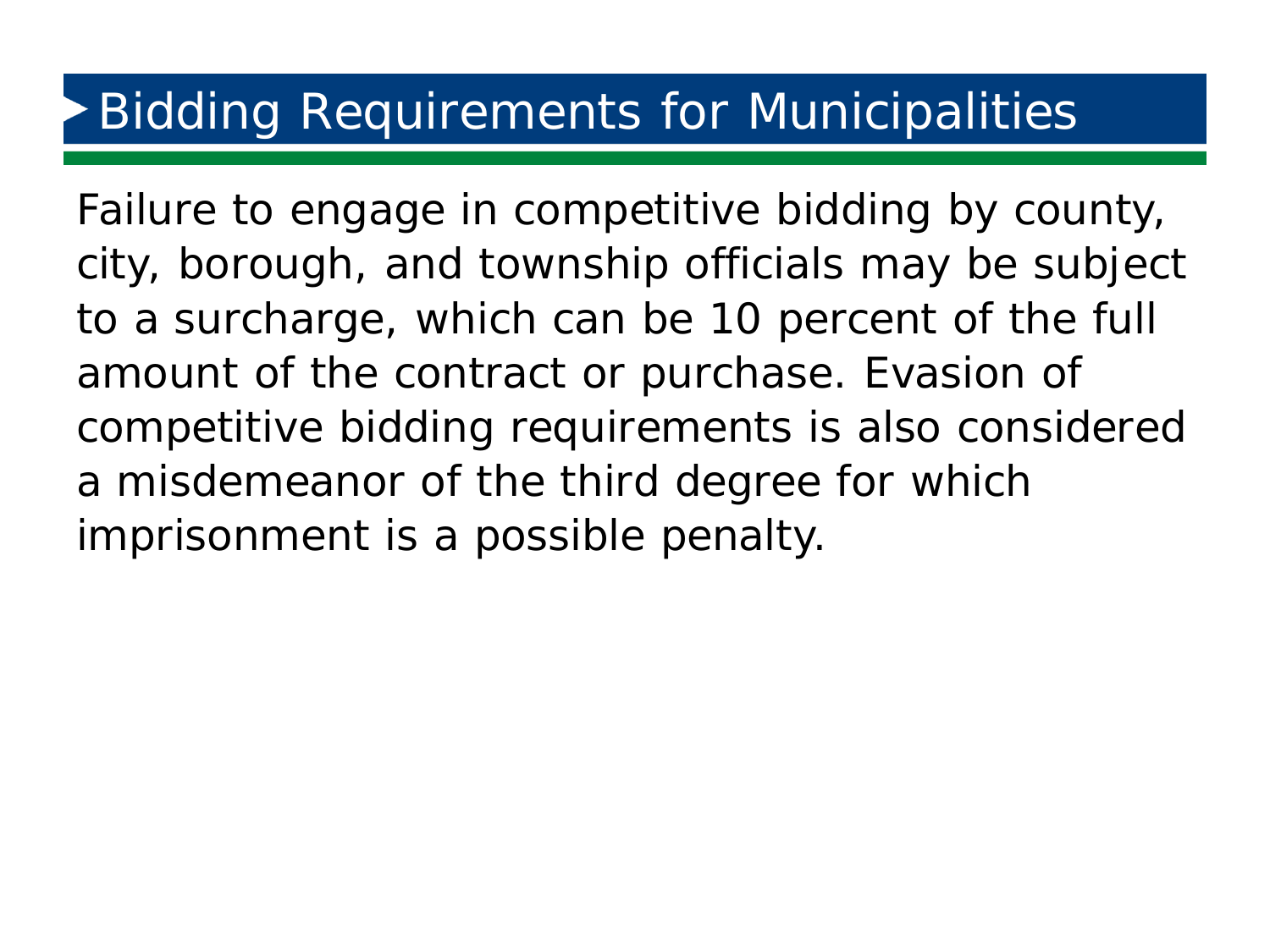There are nine (9) exemptions from public bidding:

- 1. Maintenance, repairs, or replacements for water, electric light, or other public works of the municipality if they do not constitute new additions.
- 2. Improvements, repairs, and maintenance of any kind made or provided by the municipality through its own employees. However, all materials used for street improvement, maintenance, and/or construction projects that cost in excess of \$19,700 are subject to the bidding requirements.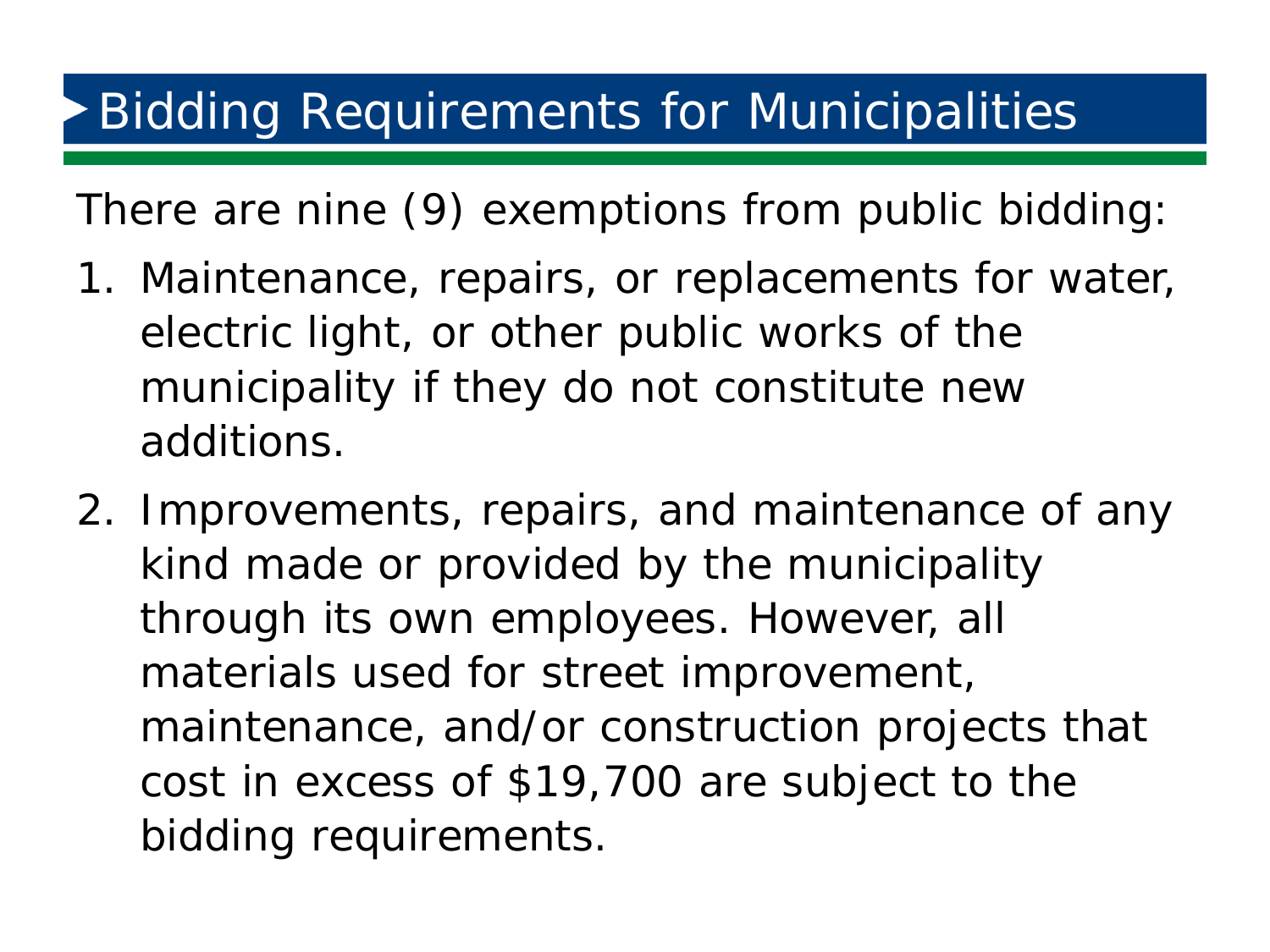There are nine (9) exemptions from public bidding:

- 3. Purchases where particular types, models, or pieces of equipment, articles, apparatus, appliances, vehicles, or parts thereof are patented and manufactured or copyrighted products.
- 4. Purchases of any insurance policies or surety company bonds and contracts made for public utility service, electricity, natural gas, or telecommunications service.
- 5. Purchases of any public utility service under tariffs on file with the Pennsylvania Public Utility Commission.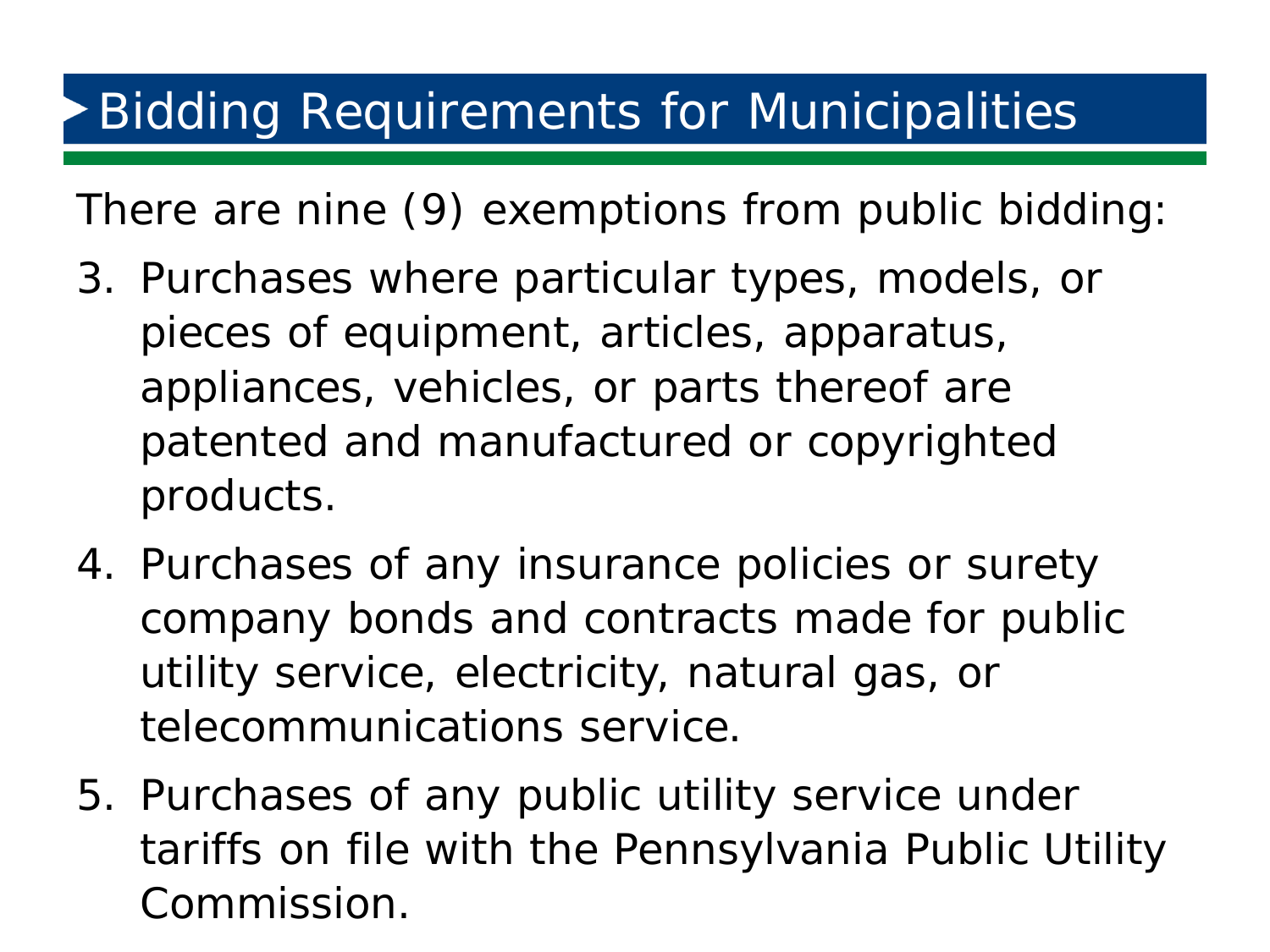There are nine (9) exemptions from public bidding:

- 6. Intergovernmental contracts made with another political subdivision or county, the state or federal government or any of their agencies, or any municipal authority. (Example: COSTARS)
- 7. Contracts for purchase of personal or professional services, including, but not limited to, those provided by lawyers, engineers, auditors, and accountants.
- 8. Purchases of real estate are negotiable.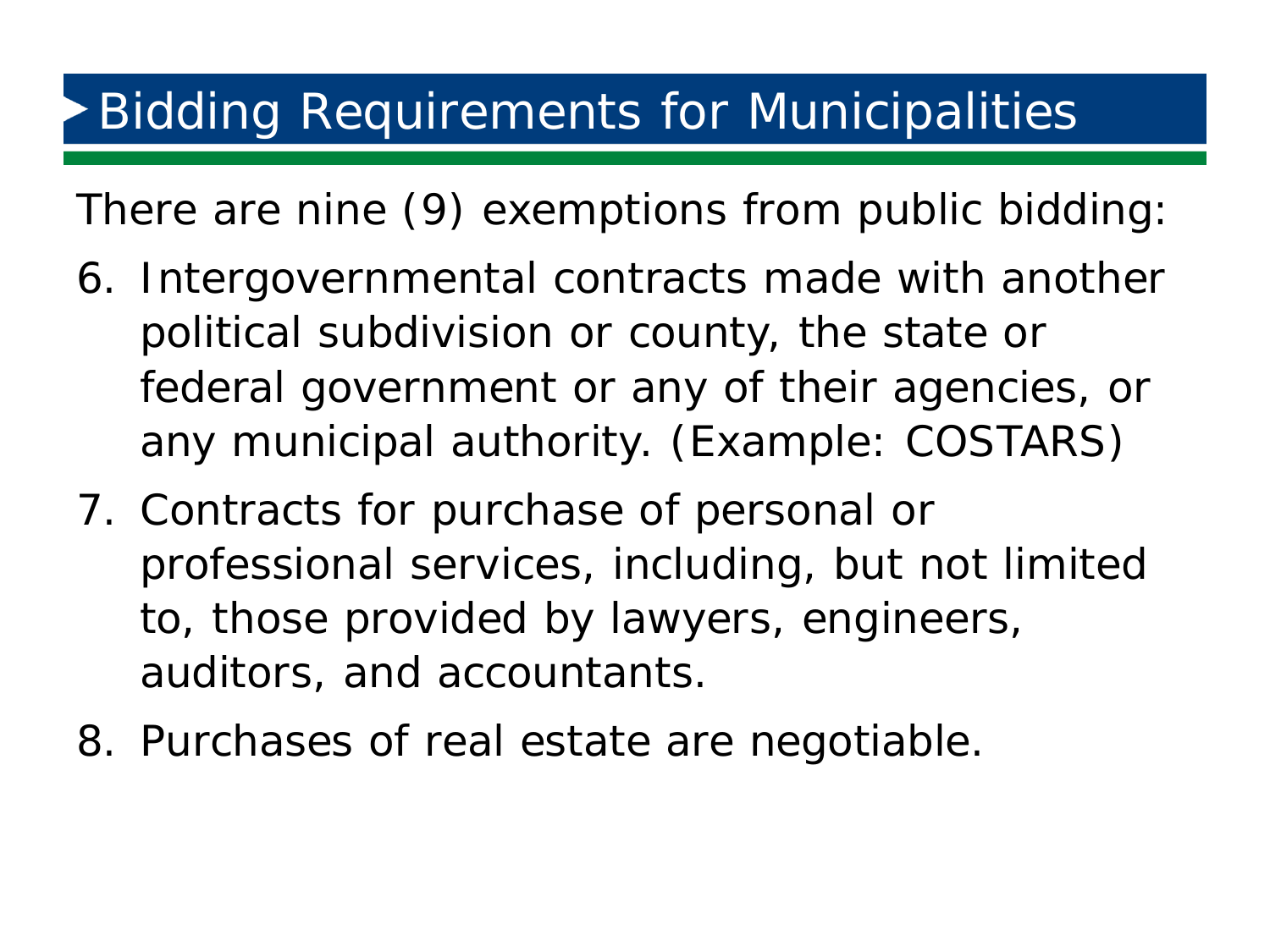9. County contracts with nonprofit cooperative hospital service associations for county homes or hospitals.

Municipal officials should be very cautious when asserting one of these exemptions because competitive bidding requirements are a wellestablished public policy intended to prevent fraud and favoritism and to protect public funds.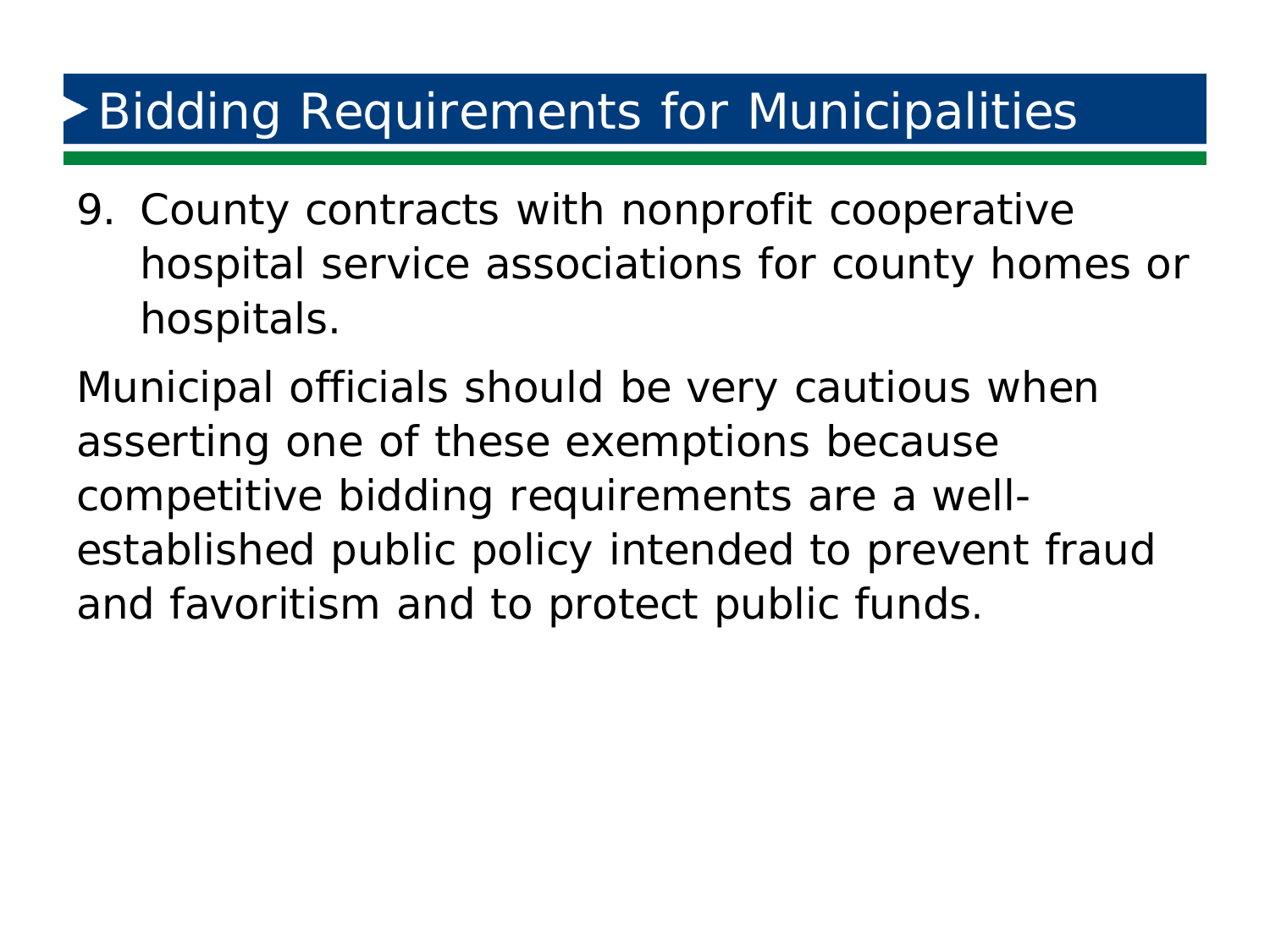Construction projects (construction, reconstruction, demolition, alteration and or repair work *other than maintenance work*) financed by a public body where the estimated cost is at least \$25,000 require Pennsylvania prevailing wages under the Pennsylvania Prevailing Wage Act (43 P.S. §§ 165-1 through 165-17). *A municipality has the responsibility of obtaining Pennsylvania prevailing wage rates from the Commonwealth, Department of Labor & Industry for a project. The public body must also include Pennsylvania prevailing wage rates in the contracts, notice for bids and advertisements.* 43 P.S. § 154-4; 34 Pa. Code § 9.104.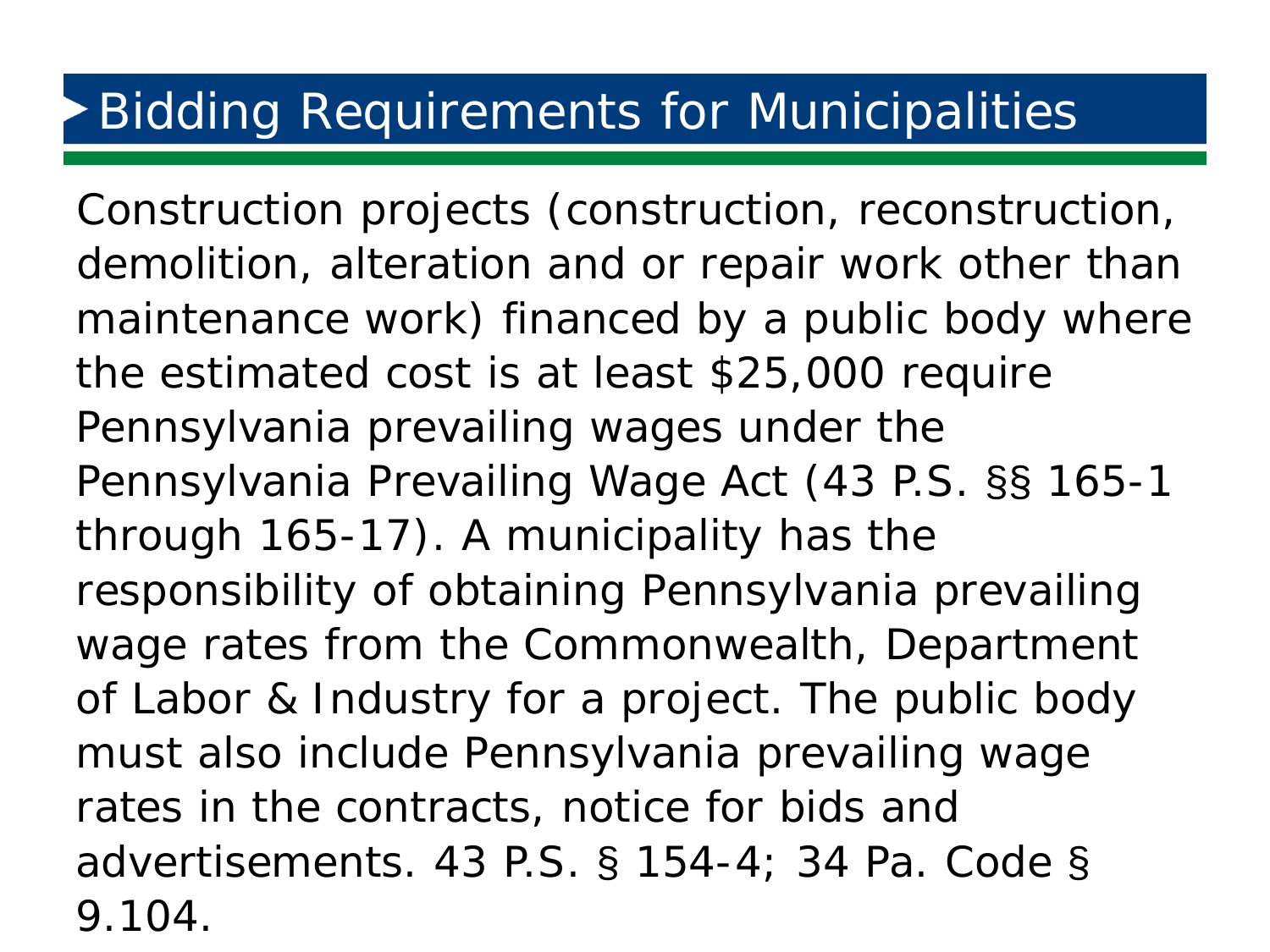For Pennsylvania prevailing wage purposes, *maintenance work* is defined as: "the repair of existing facilities when the size, type or extent of such facilities is not thereby changed or increased." Maintenance work also occurs when a facility, once in usable condition, was restored to that condition by being partially overhauled or patched.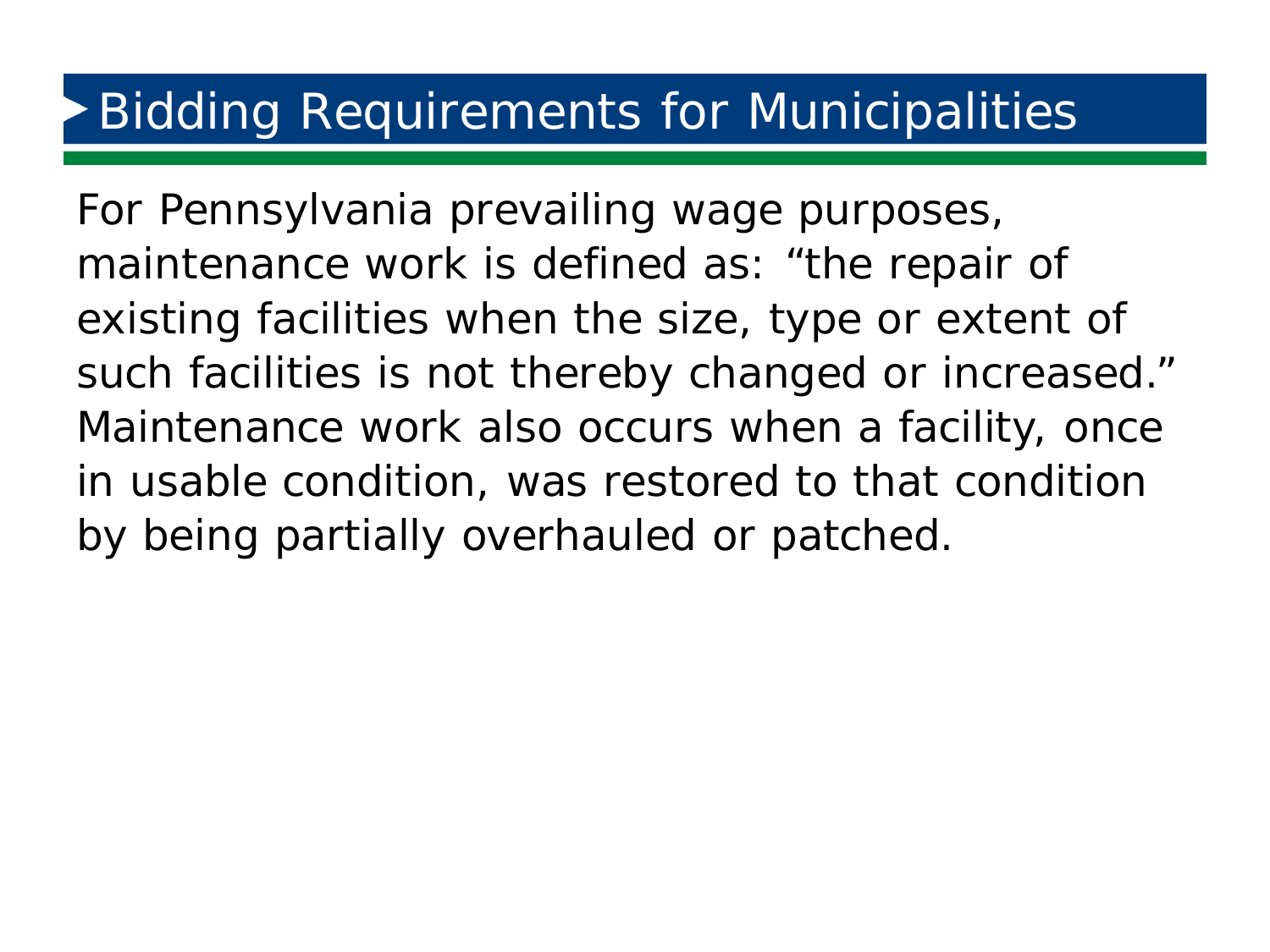Sample activities and their corresponding L&I determination:

> Repaving  $\rightarrow$  Construction Widening  $\rightarrow$  Construction Shoulder Upgrade  $\rightarrow$  Construction Cleaning of Drainage Features  $\rightarrow$  Maintenance Repair or Replacement of Drainage Features  $\rightarrow$  Construction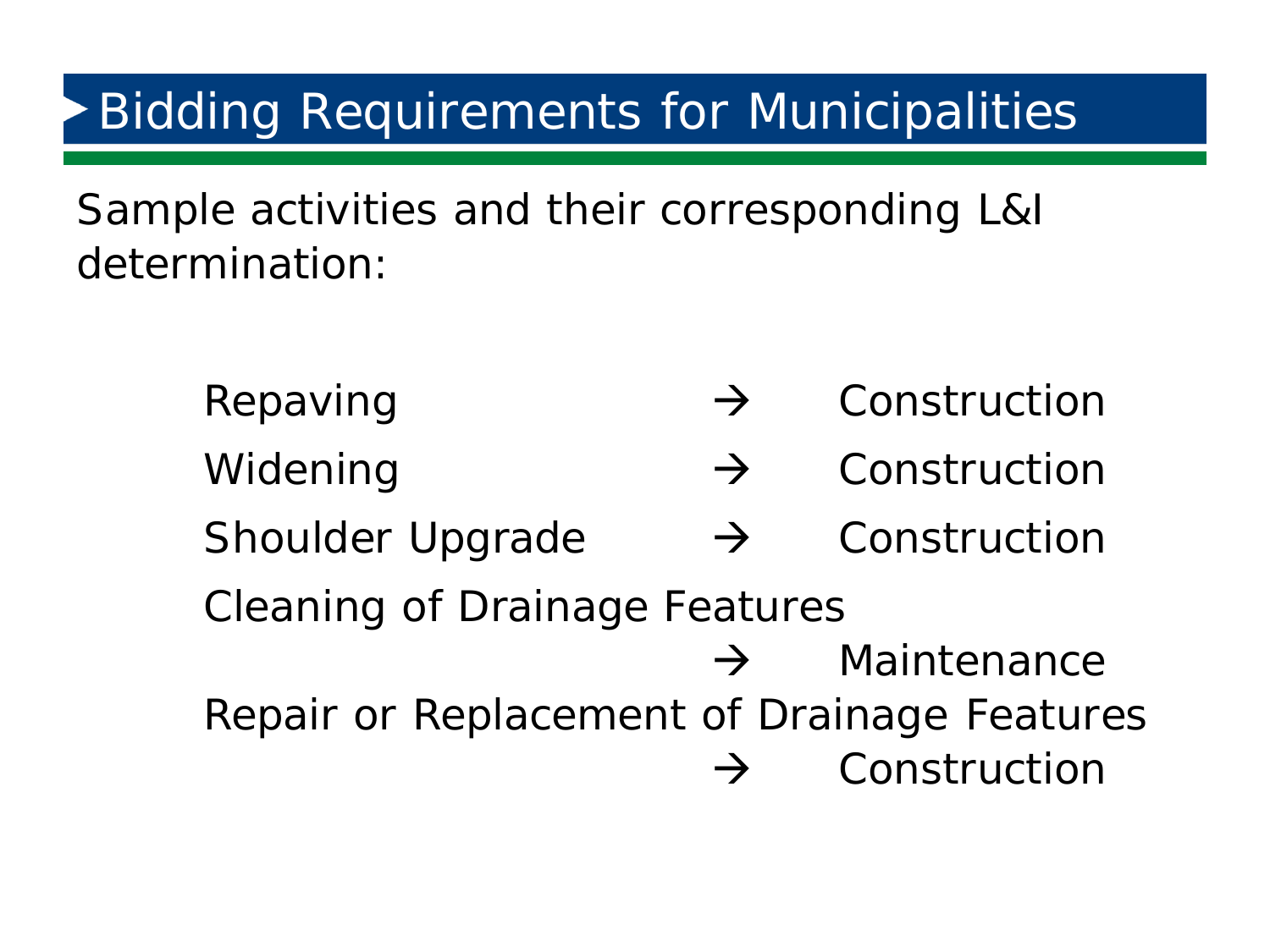Advertising. Advertising requirements vary slightly by municipality class. Municipalities should refer to their individual codes.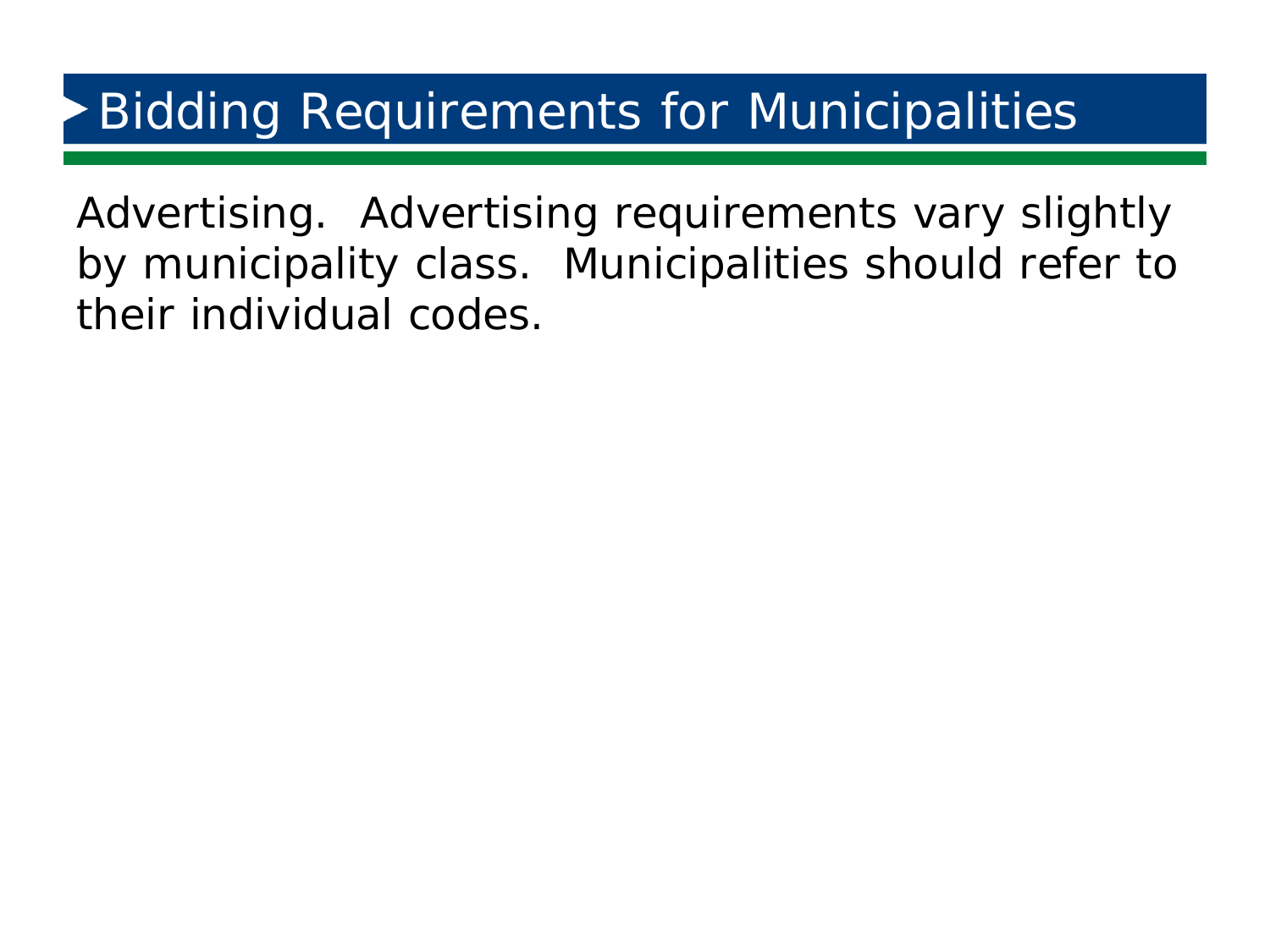Bid Bonds. Bid bonds in a reasonable amount are required for purchases and contracts for more than \$19,700 for second through eighth class counties. For cities, bid bonds, certified checks, or bank checks may be required for advertised purchases and contracts exceeding \$19,700, but the amount is unspecified.For boroughs, any bid bonds are at the discretion of the council and must be in the form of cash, money order, certified or cashier's check, or letter of credit. There are no bid bond requirements for townships.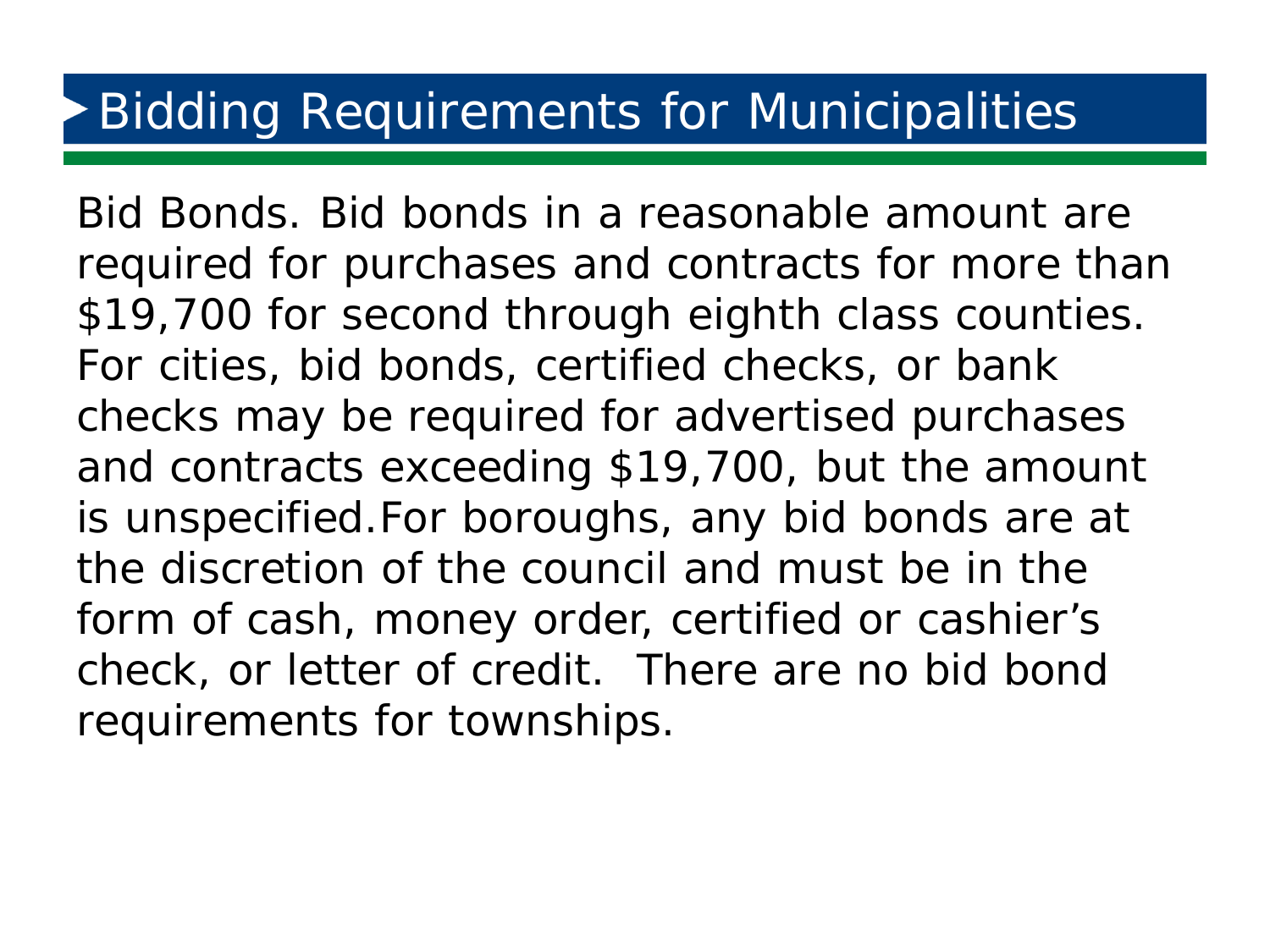Payment Bonds. The Public Works Contractors' Bond Law requires payment bonds in the full amount of the contract for all contracts for construction, reconstruction, alteration, or repair of public buildings, works, or improvements, including highways, if the amount of the contract exceeds \$10,000. All of the municipal codes reference the Public Works Contractors' Bond Law, which is intended to offer protection to subcontractors.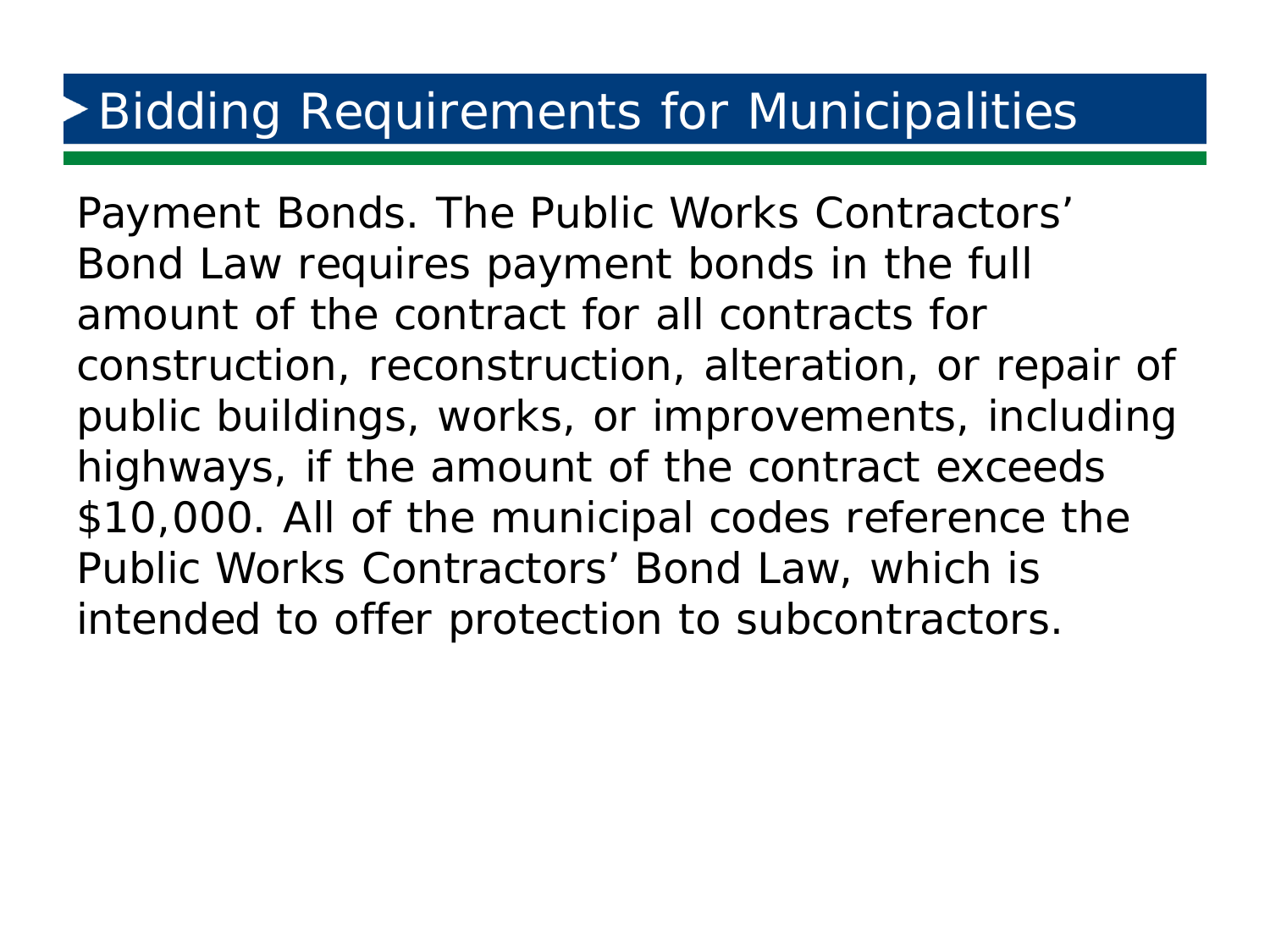Performance Bonds. The municipal codes also include provisions for performance bonds from contractors. For example, boroughs and townships may require a bond, letter of credit, or other reasonable security valued between 10 and 100 percent of the contract amount, which shall be due 20 days after the award, unless the council or board sets a shorter period, which cannot be less than 10 days. Counties may require similar security in a sufficient amount, which shall be due within 30 days unless the county sets a shorter period.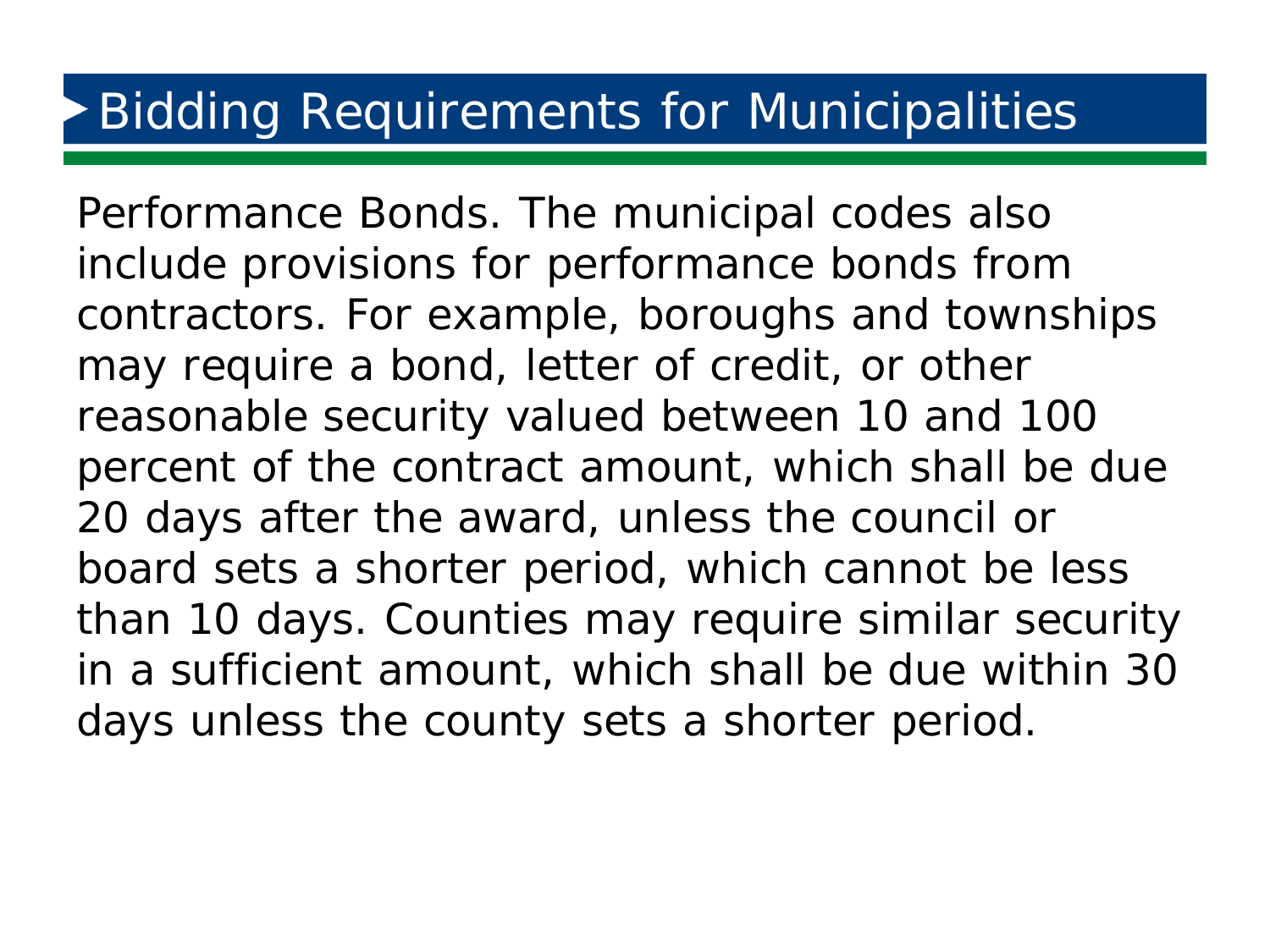For additional Information:

- Governor's Center for Local Government Services
- Department of Community and Economic Development
- Commonwealth Keystone Building
- 400 North Street, 4th Floor
- Harrisburg, Pennsylvania 17120-0225
- (717) 787-8158 1-888-223-6837
- E-mail: ra-dcedclgs@pa.gov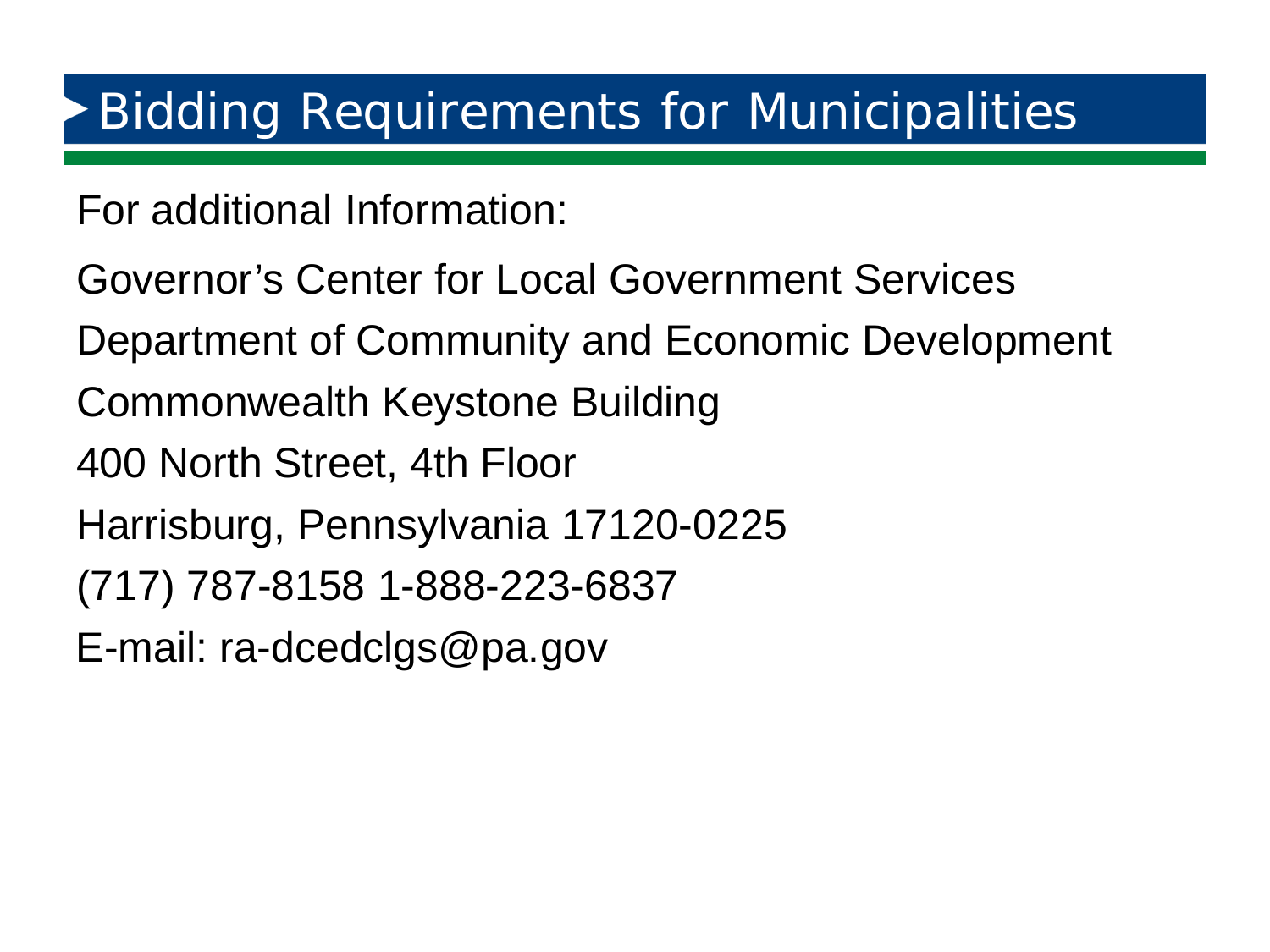## Contact LTAP

**Address : Pennsylvania Department of Transportation Bureau of Planning and Research 400 North Street, 6th Floor Harrisburg, PA 17120** 

- **Web Site: http://www.ltap.state.pa.us**
- **Phone: 1-800-FOR-LTAP or 717-787-5243**
- **Fax: 717-783-9152**
- **E-mail: ltap@state.pa.us**